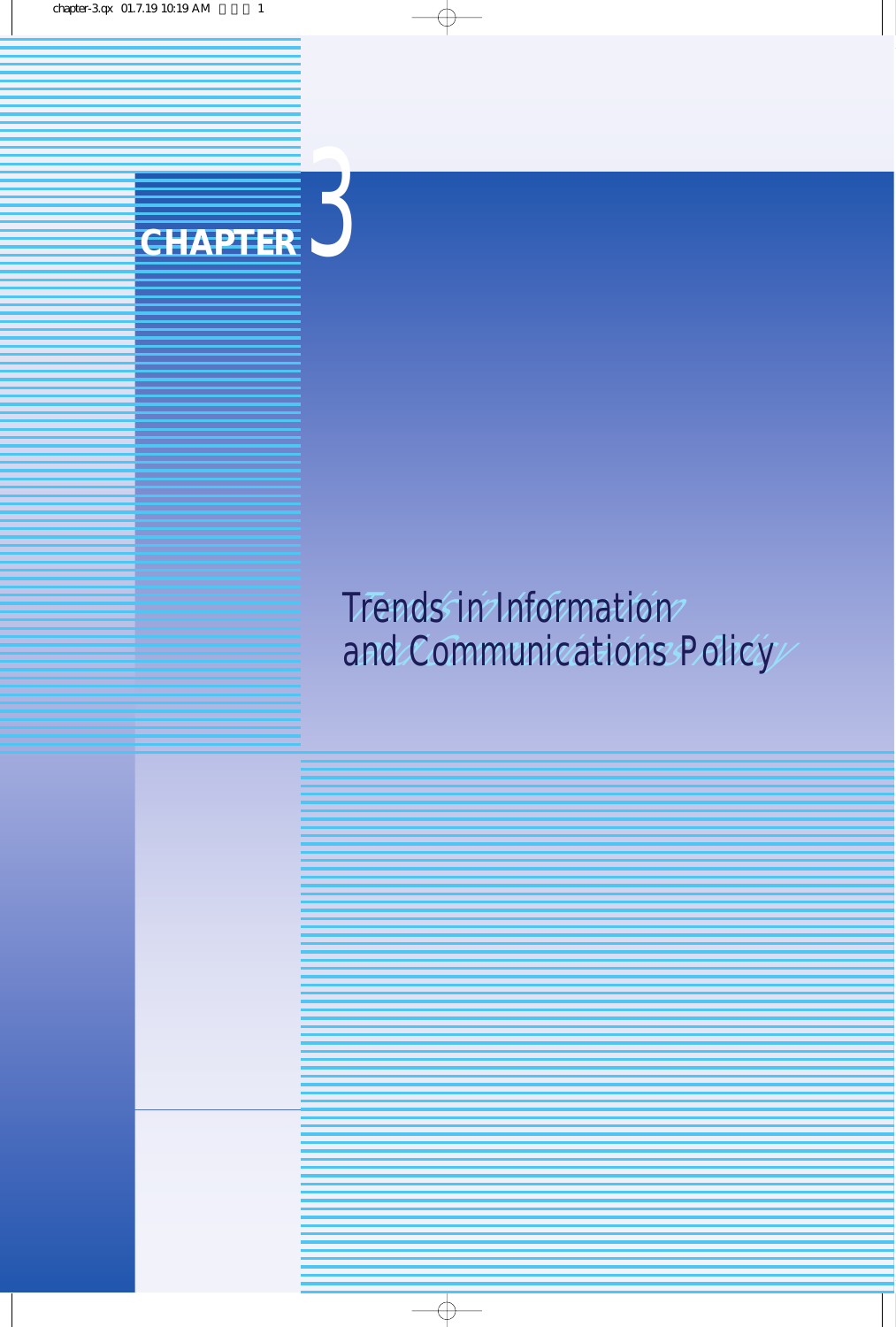## The Government's Efforts to Bring About an Advanced Information and Communications Network Society The Government's Efforts to Bring The Government's Efforts to Bring<br>About an Advanced Information and<br>Communications Network Society

**3**

**A Policy Package for New Economic Development toward the Rebirth of Japan**

**1**

The government adopted its Policy Package for New Economic Development toward the Rebirth of Japan in October 2000. The new development policies place emphasis on four areas: (1) Aggressive promotion of the IT revolution; (2) Responding to environment issues including the construction of a recycling society; (3) Measures concerning the elderly in pursuit of a future society with abundant vitality; and (4) Development of urban infrastructure that seeks convenience and amenity. Information and communications is among the four areas and is a key item that serves as a pillar of the policies.

#### **New Action Plan for Economic Growth 2**

In response to the Policy Package for New Economic Development toward the Rebirth of Japan, the Cabinet adopted a New Action Plan for Economic Growth in December 2000. This plan comprises five key areas including the development of environment to promote creative economic activities by enterprises and the creation of new industries as well as promotion of a business environment that fosters international competitiveness. The discussions of the IT

Strategy Council are reflected in the plan to the greatest possible extent.

#### **Internet Fair 2001 Japan**

The Internet Fair 2001 Japan (INPAKU) is an Internet-based fair that will be held for one year beginning on December 31, 2000 as a part of the New Millennium Projects included in the Policy Measures for Economic Rebirth adopted by the Ministerial Meeting on Economic Measures in November 1999. The government provides a server that corresponds to the fair grounds; the national government and local governments as well as enterprises, non-profit organizations, and individuals can create home pages (pavilions) to exchange various types of information on the Internet.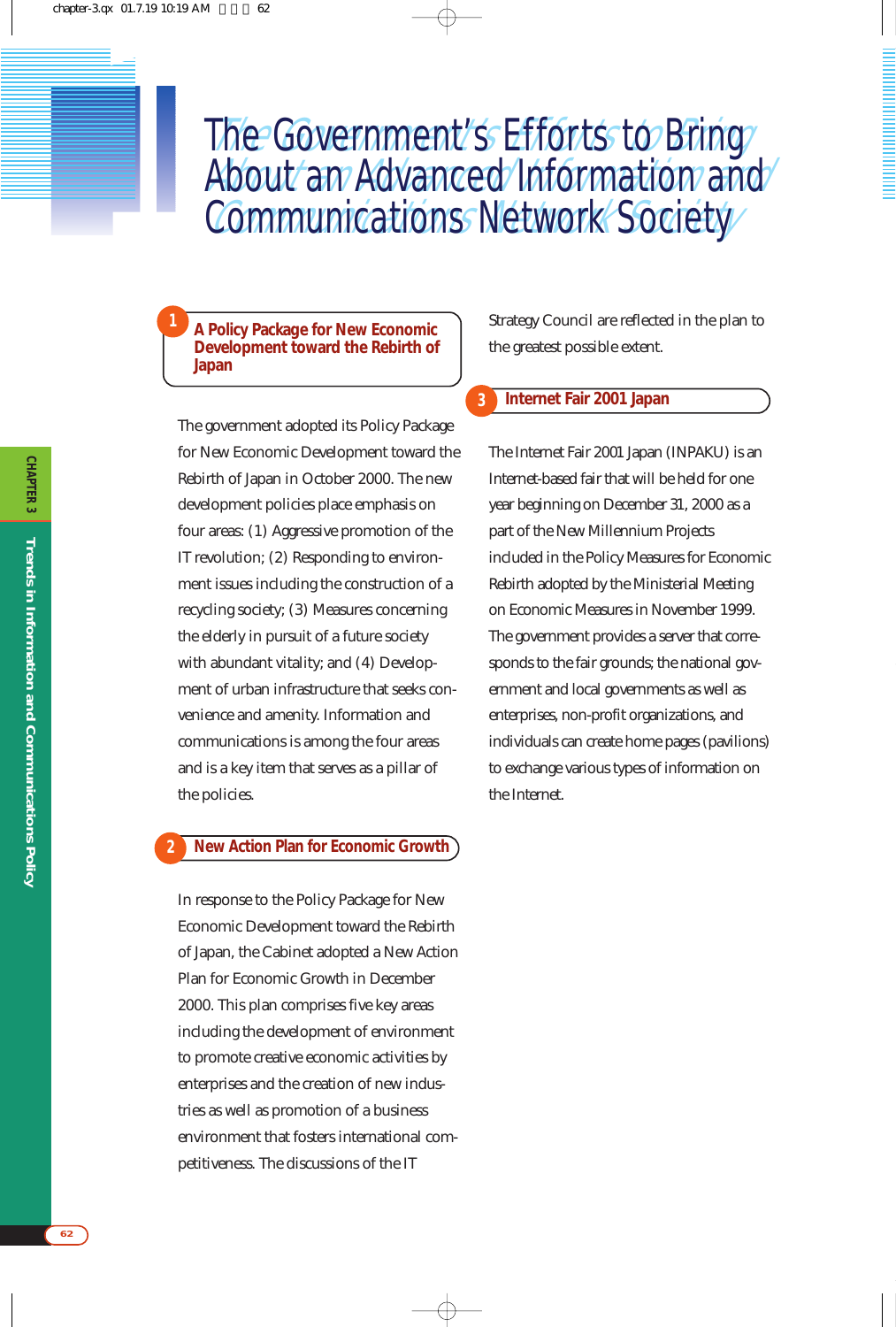# Promoting/Information/and/ Communications Reform Promoting Information and<br> *2 Communications Reform*

**3**

**4**

#### **1 Introduction of a new tariff system**

In May 1998, the Ministry of Posts and Telecommunications (MPT; now the MPHPT) revised the Telecommunications Business Law so that fees for services provided by Type I telecommunications carriers are simply reported to the ministry. The MPT also decided to introduce a "price cap system" in which reasonable basic fees levels are set for services for which there is little competition. If a carrier sets its basic fee for a given service at or below the preset level, the reporting requirement holds; if it sets the fee higher than the preset level, the fee must be approved by the MPT.

#### **Dialing parity system 2**

In the past, when a telephone user made a telephone call from a telephone registered with NTT using another carrier, the user had to dial a carrier identification number (a fourdigit number beginning with "00"). There were concerns that this would hinder fair competition between NTT and other carriers, so the MPT (now the MPHPT) began investigations into a dialing parity system. In response to the results of these investigations, a dialing parity system (known as MY LINE) was introduced in May 2001.

#### **Telephone number portability**

A telephone number portability system that enables a user to keep the same telephone number even when changing the contracted telecommunications carrier was introduced in March 2001 based on a report of the Telecommunications Council.

#### **Review of the connection system**

In order to decrease further charges for connecting between two NTT companies (East and West) and other carriers, the Telecommunications Business Law was revised in May 2000 and a review was conducted for the introduction of a long-run incremental cost method (LRIC). Also, with respect to reducing charges for connections between carriers, the Japan–United States Deregulation Talks reached an inter-governmental agreement in July 2000 that process would be reduced by 22.5% over three years.

In addition, in December 2000, the Telecommunications Council submitted its first report discussing the thoughts on the handling of the facilities of mobile telecommunications carriers and the fiber-optic facilities of NTT East and NTT West with respect to connectivity and expanding the reduction of rates between carriers.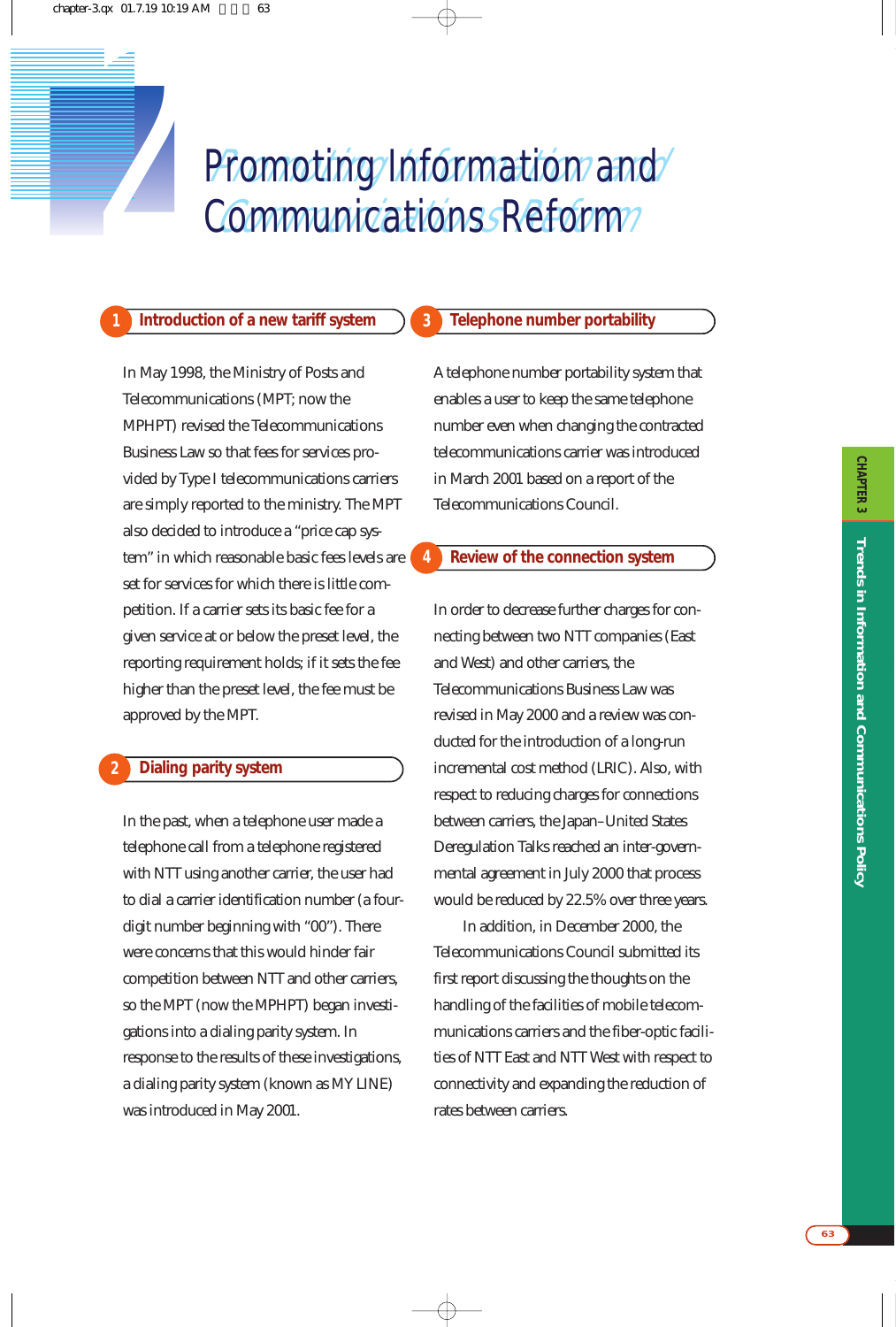#### **Promotion of new information and communications business**

**5**

In order to promote new business in the information and communications field, the MPHPT conducts a number of support measures including financial support through the Telecom Venture Investment Partnership Fund, support for venturing on a new business based on innovative technology through the advanced technical research and development subsidy fund system (telecom incubation), and establishment of the Information and Communications Venture Subsidy Fund System.

**64**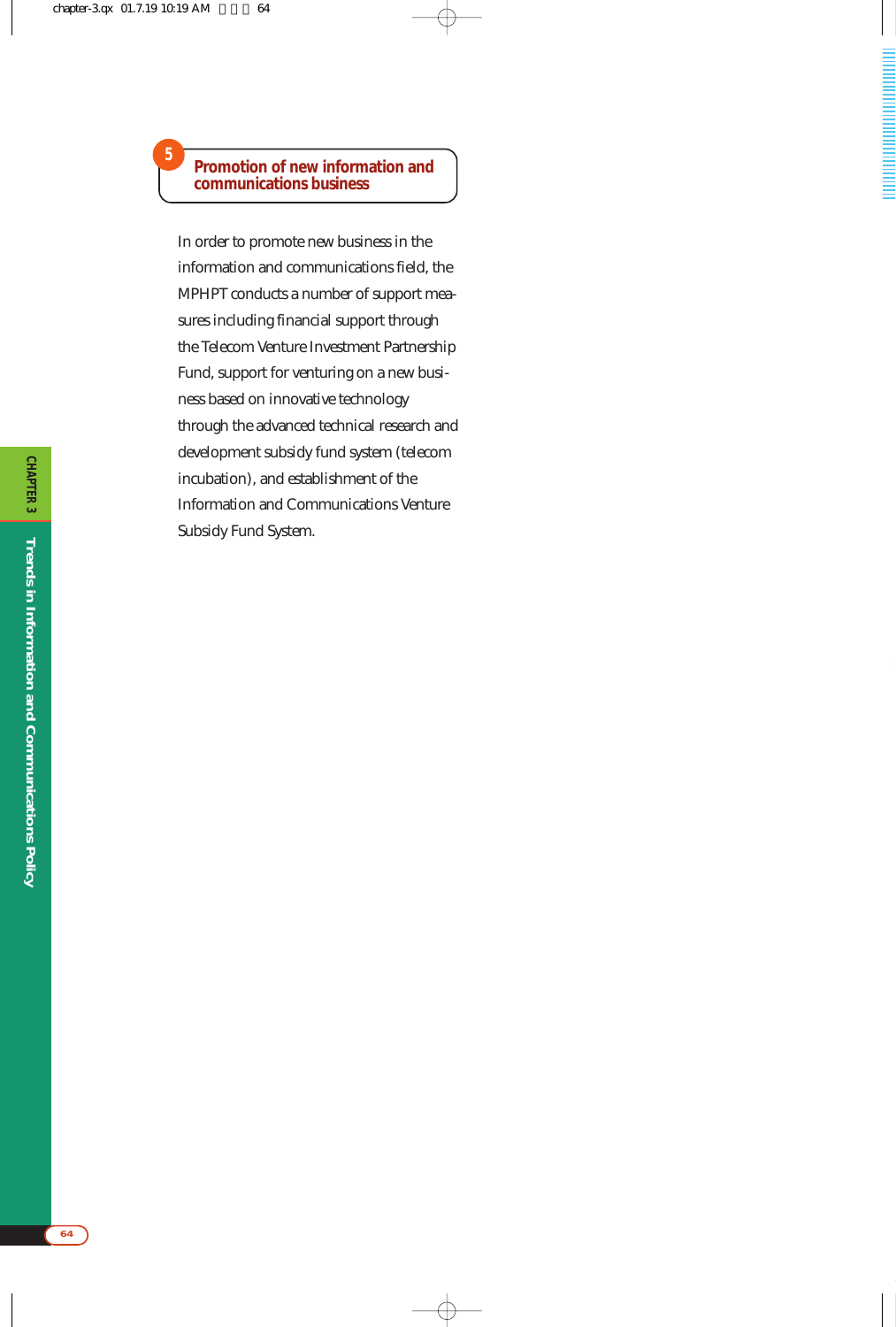# *3* Advances in Networks Advances in Networks

**3**

#### **Development of network infrastructure**

**1**

**2**

A proposed revision to the Provisional Measures Law for Telecommunications Infrastructure that adds fixed wireless access (FWA) system to the subjects of that law was submitted to the 151st session of the Diet and adopted. The ministry is promoting research and development on next-generation fixed wireless access (FWA) systems and is investigating further addition and allocation of bandwidth.

With regard to the next-generation cell phone, namely International Mobile Communications-2000 (IMT-2000), the ministry has taken various action including the adoption in March 2000 of guidelines concerning the introduction of such phones, and introduction of IMT-2000 is scheduled to begin in major cities including the Tokyo metropolitan region starting in May 2000.

#### **Eliminating differentials in information and communications**

The proportion of expenditures and national subsidies from public utility related expenses was increased from one-third to one-half in 2001 for the project for construction of transmission towers for mobile telecommunications in depopulated regions in order to rectify differentials between regions in cell

phone services. In addition, the project for construction of transmission towers for mobile telecommunications in expressway and other tunnels and underground shopping centers was put into practice as a new frequency shelter countermeasure project starting in 1999.

Furthermore, in areas where reception is poor because of geographic characteristics, as project for ensuring equal access to telecommunications infrastructure, support is being provided to local public bodies coping with such a reception and transmission problem.

#### **Promotion of safety, reliability, and crisis management measures**

The MPT (now the MPHPT) has promoted information security measures including the addition of various standards such as standards for hacker and virus countermeasures, mobile Internet reliability improvement countermeasures to the Information and Communications Network Safety and Reliability Guidelines. Also, in order to respond to accidents such as interruptions of service as a result of the effects of natural disasters, the MPHPT is working to secure the safety and reliability of information and communications by conducting on-site surveys.

Moreover, the Communications Research Laboratory began development of an inquiry information and registration system for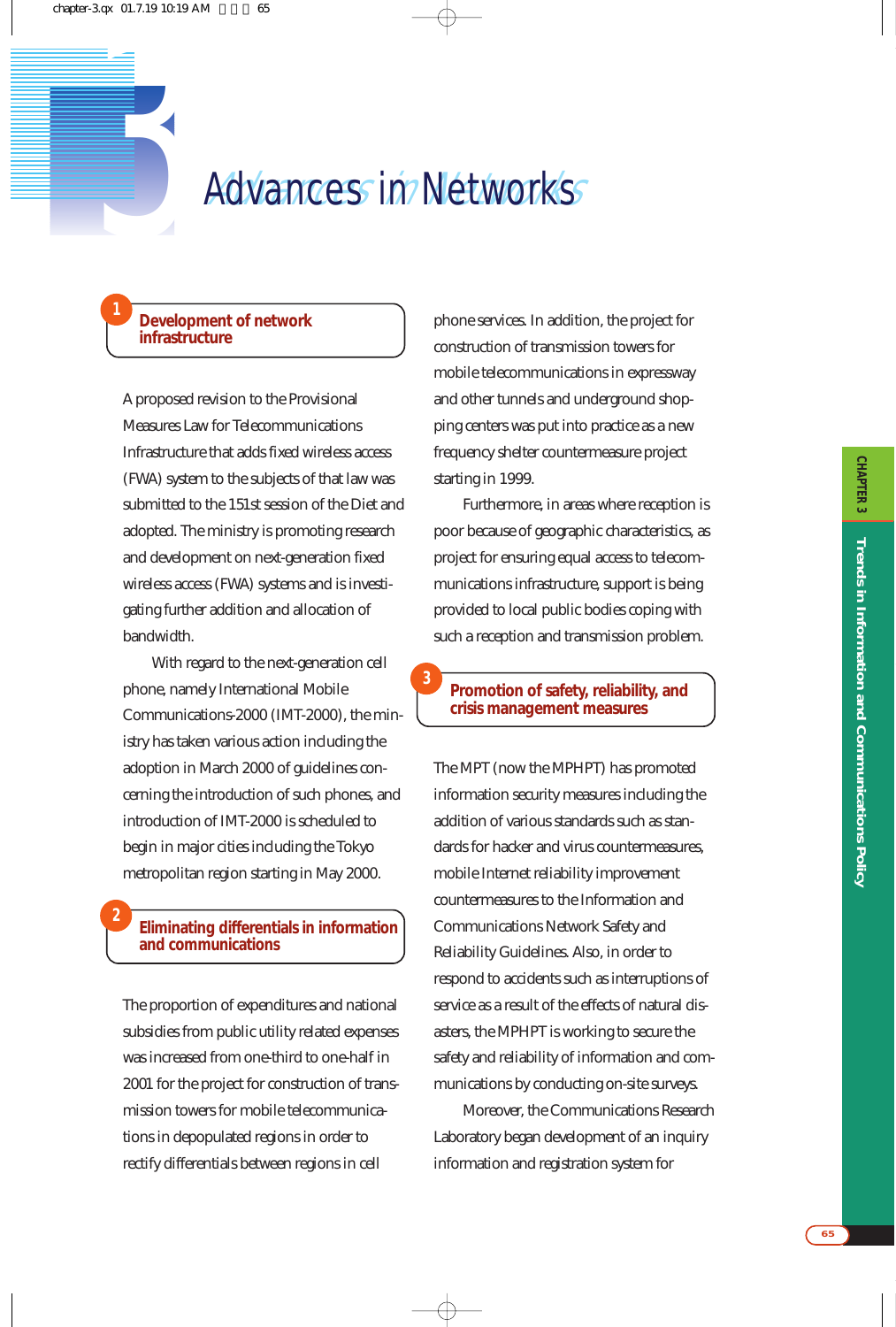disaster victims (IAA system: 'I am alive' system) in 1999 in order to utilize the Internet as information network infrastructure in the event of a large-scale natural disaster.

#### **Promoting advances in broadcasting 4**

The digitization of broadcasting contributes to the overall improvement of services that utilize electromagnetic waves for the general public through the efficient use of the spectrum and offers many benefits to the public, making it an important issue for Japan.

Terrestrial digital television broadcasting is scheduled to begin in the Kanto, Chukyo, and Kinki regions by 2003, and ¥12.3 billion was allocated in the fiscal 2001 budget to cover necessary expenses for modifying the frequencies of existing analog broadcasting in some regions. In addition, a proposed revision of the Radio Law was submitted to the 151st session of the Diet and adopted in June 2001, and systems necessary for terrestrial digital voice broadcasting is under development.

Concerning satellite broadcasting, BS TV stations began digital broadcasting in December 2000. Also, progress is being made towards the start of digital broadcasting from the N-SAT-110 communications satellite which was launched in October 2000 and is positioned at the same 110 degrees east longitude as the Second Launched BS-4 satellite currently used for BS digital broadcasting.

Undertakings are also way to develop a system of cable TV to retransmit these broadcasting and provide multi-channel, high-quality, high-performance digital broadcasting services.

In addition, considering changes in the

broadcasting environment including the advance of digitization of all broadcasting media and advances in the Internet, the MPHPT established a Study Group on Broadcasting Policies in May 2000 in order to organize broadcasting concepts and investigate overall broadcasting policies including the best forms of both private and public broadcasting. The study group will conduct its work for a period of two years.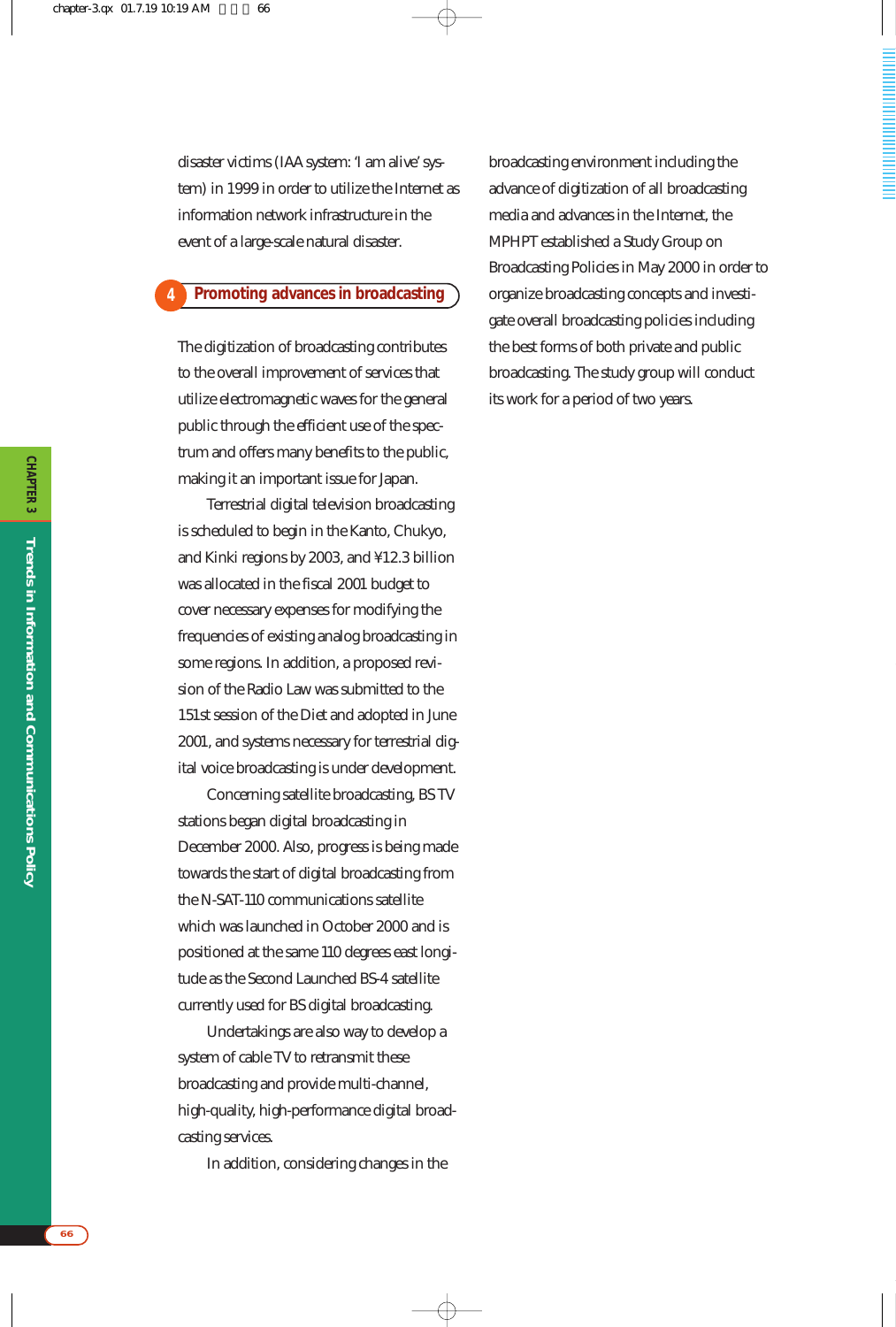# Promotion of Contents Production? Promotion of Contents *4* Production

#### **Advancement of environment for contents production**

**1**

**2**

In conjunction with advances in the Internet and the proliferation of digital broadcasting, the development of an environment that can support the provision of extensive and varied contents is necessary for users to enjoy these benefits to the maximum possible degree. The MPHPT is taking action to promote the advancement of environment for contents production in order to achieve this objective.

#### **Formation of a contents distribution market**

The MPHPT is undertaking various actions in order to promote the development of an environment to ensure the smooth distribution of contents that can respond to the increase in media types and the number of channels as a result of the digitization of broadcasting and the use of broadband Internet access.

#### **Promotion of mobile web contents 3**

As the business of web contents using mobile networks becomes more advanced and diverse, the quality of web contents and the best methods of protecting its users are coming into question. With the future launch of the IMT-2000 next-generation mobile communications system services, there are concerns that the issues will become even more complex and serious, so the MPHPT is conducting research into development of the environment necessary for the mobile web contents business to maintain the trust of the public and continue growing.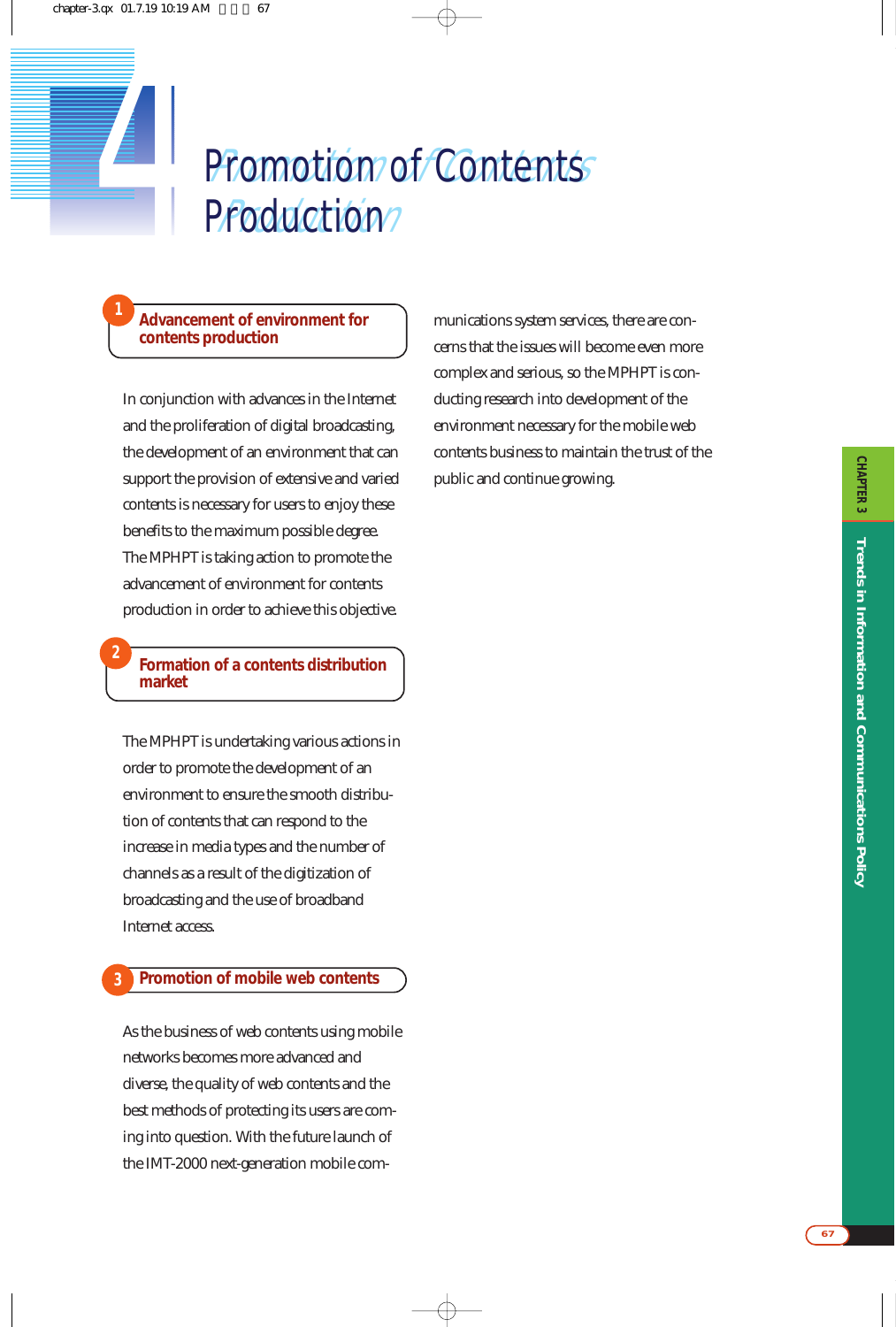# fomoting Research and Development/ **Promoting Research and Development**

#### **Open topic proposal method**

**1**

**2**

**3**

In order to gather a broad range of research and development topics and provide funding to the best of them, the MPHPT created an R&D promotion system within the Telecommunications Advancement Organizations of Japan (TAO) and promotes outsourced research on information and communications technologies with abundant originality and innovation.

#### **Cooperation between industry and university**

In order to enhance Japan's R&D capabilities in the information and communications technology field and promote the creation of new industries, the MPHPT created the Project of Research and Development for Industry-Academia Cooperation Support Model and Young Researcher Support Model within the TAO in 1999. The TAO also organized jointuse R&D facilities in Honjo City, Saitama Prefecture, in March 2001 in order to encourage permanent cooperative relationships between industry and university.

#### **Creative information and communications systems**

The MPHPT began promoting the Project of Research and Development for Result

Development Model through the TAO in 1997 with cooperation from local public bodies, universities, and enterprises in order to promote the combination of existing basic and elemental IT technologies to develop telecommunications systems with more advanced functions.

#### **Next-generation Internet**

**4**

To contribute to the healthy spread and development of Internet-based business application programs, the MPHPT is promoting R&D of technologies related to a nextgeneration Internet that will make possible highly secure and reliable, high-speed, highvolume communications.

#### **Super Internet 5**

The MPHPT is conducting R&D to establish basic technologies necessary for the realization of smooth distribution of highly-varied web contents through the utilization of household appliances and the Internet so that all electronic devices have functions for Internet connectivity and all persons can enjoy all Internet services from "any place" and at "any time."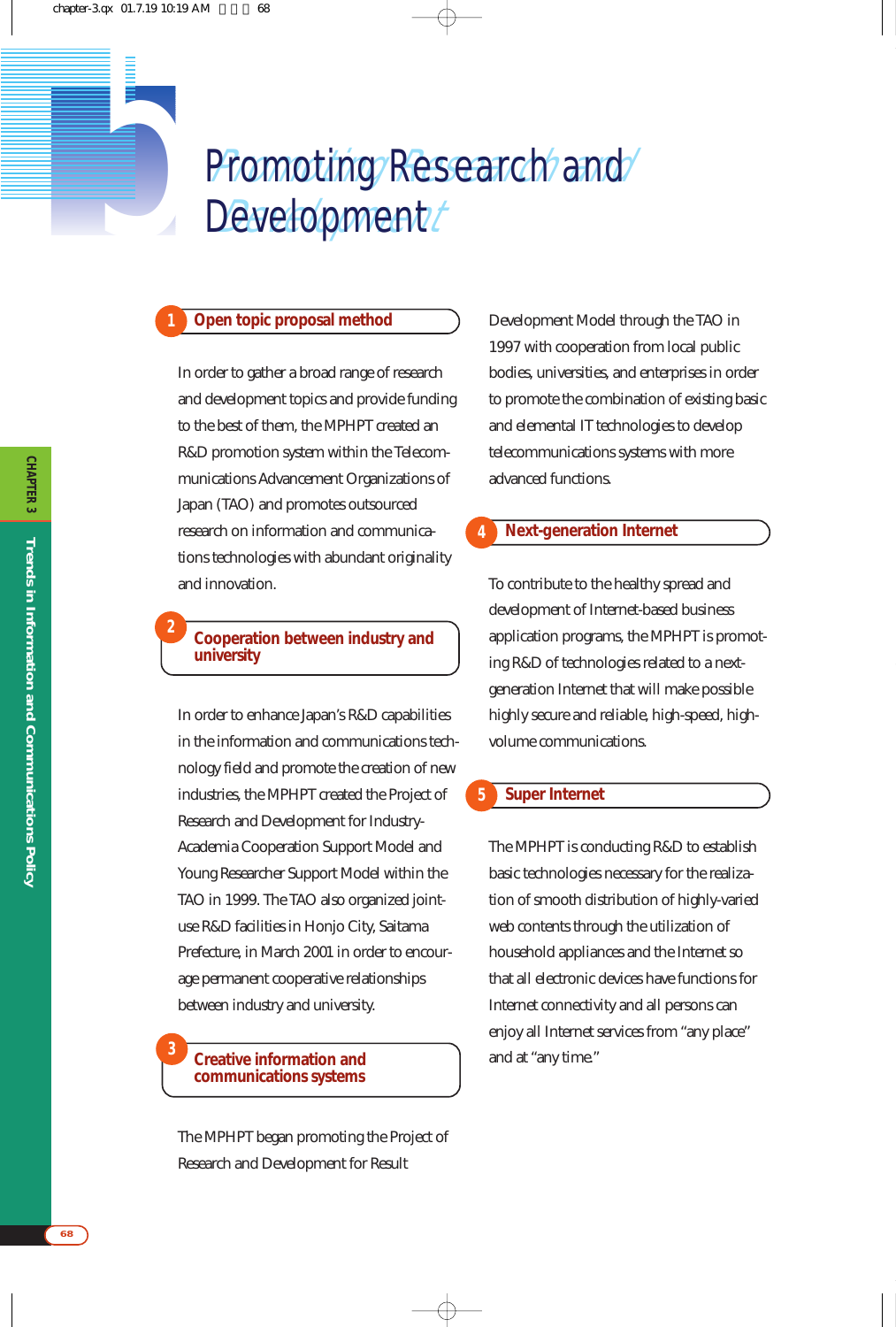#### **Japan Gigabit Network 6**

**7**

**8**

**9**

In 1998, the TAO created for R&D purposes a Japan Gigabit Network (JGN) comprising an ultra-high-speed fiber-optic network and joint use R&D facilities. Additional measures were implemented in 2000 in order to promote R&D using the JGN and to strengthen R&D on technologies for the operation and management of gigabit networks.

#### **Ultra-high-speed photonic network technologies**

The MPHPT is promoting R&D within the TAO concerning technologies for the highquality and efficient information transmission and processing in the optical field from one end to another on backbone and access networks in order to realize ultra-high-speed networks.

#### **Basic technology for petabit-level networks**

The Communications Research Laboratory is promoting R&D on basic technology necessary for the realization of a petabit-level network. Such a network will make possible information transmission speeds that are one million times faster than the gigabit network using photonic technologies.

#### **Quantum information and communications technologies**

Quantum information and communications technologies, which use the quantum mechanical properties of photons, are revolutionary technologies that will make possible the creation of ultra-high-speed communications and are a focus of attention throughout the world. In light of the report of the Study Group on the Application of Quantum Mechanical Effect to Information and Communications Technology and Its Future Prospects created by the MPT (now the MPHPT) in June 2000, the ministry is strategically and comprehensively promoting R&D on quantum information and communications technologies through a division of roles and cooperation at the industry, university and government.

#### **New-generation mobile communications system**

**10**

In order to achieve a new-generation (fourth generation) mobile communications network, it is necessary to investigate immediately the basic concepts of such a system, topics for R&D, issues concerning standardization, and policies for promoting such a system, so in October 2000 the MPHPT submitted to the Telecommunications Technology Council the question of "the future prospects of a new-generation mobile communications system."

#### **Intelligent traffic systems 11**

Intelligent traffic systems (ITS) are comprehensive information and communications systems concerning road traffic that are believed to be a key element in resolving road traffic problems that people face in their dayto-day lives, such as alleviating traffic congestions, and improving the global environment. The MPHPT has joined forces with other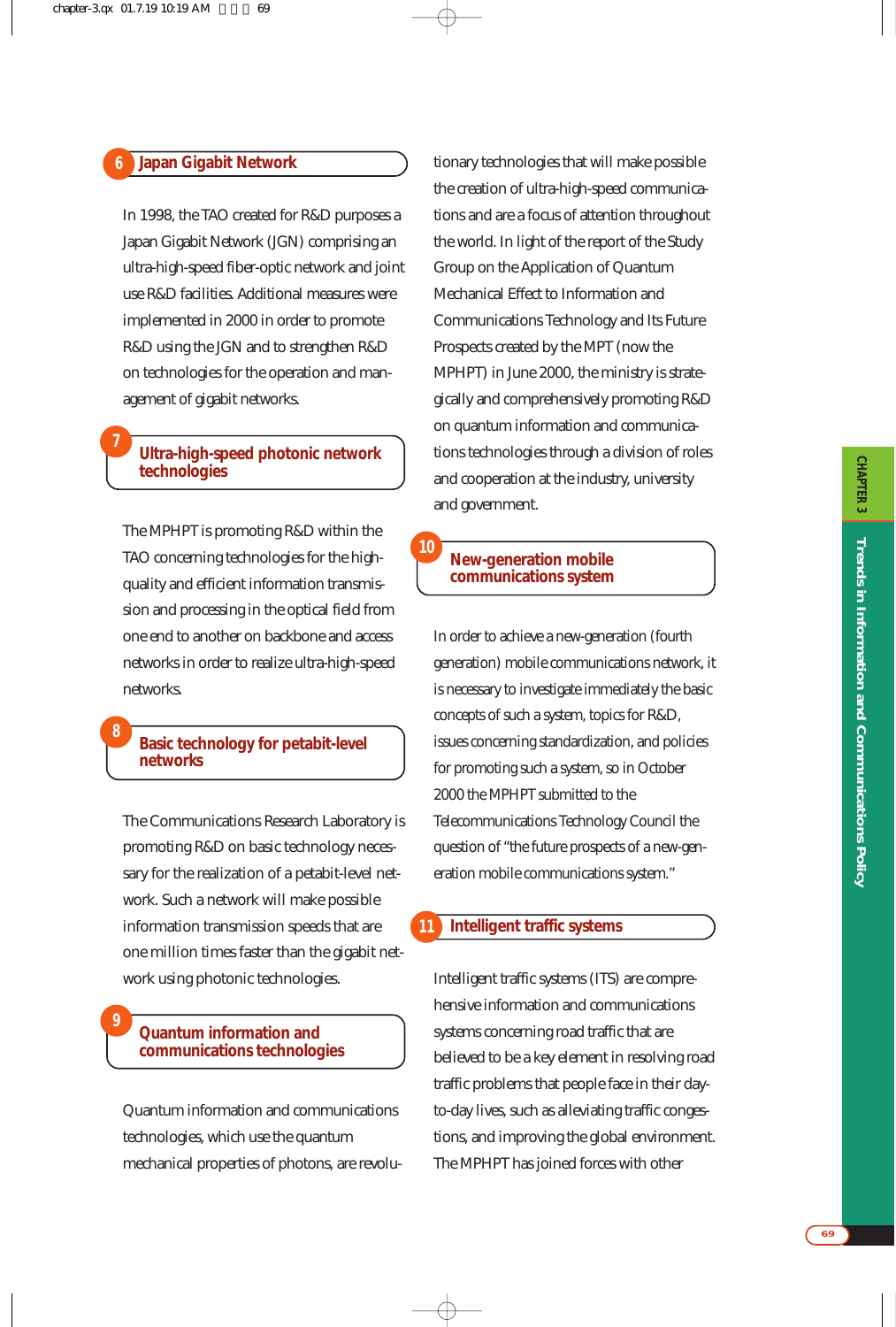involved ministries and agencies and is undertaking R&D to promote the widespread adoption of ITS.

#### **Stratospheric platforms 12**

The MPHPT began conducting R&D in fiscal 1998 under the direct authority of the TAO in pursuit of the rapid implementation of stratospheric platforms. Since such platforms can enable the utilization of ultra-high-speed Internet and multimedia mobile communications throughout the country, they are expected to serve as a new communications infrastructure.

#### **Maritime intelligent traffic systems 13**

In order to investigate measures using IT to resolve various issues concerning maritime transport, including increasing navigational safety and alleviating maritime traffic congestion, the MPHPT has engaged in a variety of undertakings, including production of a report in October 2000 to promote the construction of Maritime Intelligent Traffic Systems (Maritime ITS).

#### **Global multimedia mobile communications technology**

**14**

The MPHPT has been promoting R&D on global multimedia satellite-mediated mobile communications technology (next-generation low-earth orbit) since fiscal 1997 under the direct authority of the TAO. The ministry is also conducting R&D on mobile satellitemediated communications systems using low-earth orbit satellites to enable high-speed access to the Internet and video transmission from small mobile terminals.

#### **Space Internet technology 15**

The MPHPT is working in cooperation with the Ministry of Education, Culture, Sports, Science and Technology to promote R&D by the Communications Research Laboratory on technology necessary for the construction of an ultra-high-speed satellite communications system and held the Asia-Pacific International Advanced Satellite Communications Forum at the end of November 2000 to discuss the application of ultra-high-speed satellite communications to the Internet.

#### **Engineering Test Satellite VIII 16**

In cooperation with the Ministry of Education, Culture, Sports, Science and Technology, the MPHPT is conducting R&D within the Communications Research Laboratory on the Engineering Test Satellite VIII (ETS-VIII) towards the creation of S-band (the band with a wavelength of 2.6 GHz) mobile communications, which will allow the use of cell phones from any part of the country.

#### **Sub-zenith satellite system**

**17**

In order to develop new orbits to supplement the geostationary orbit, where a very large number of satellites are positioned, and achieve high-elevation angle, high-quality mobile satellite communications, the MPHPT began R&D at the Communications Research Laboratory on sub-zenith satellite systems in 1999.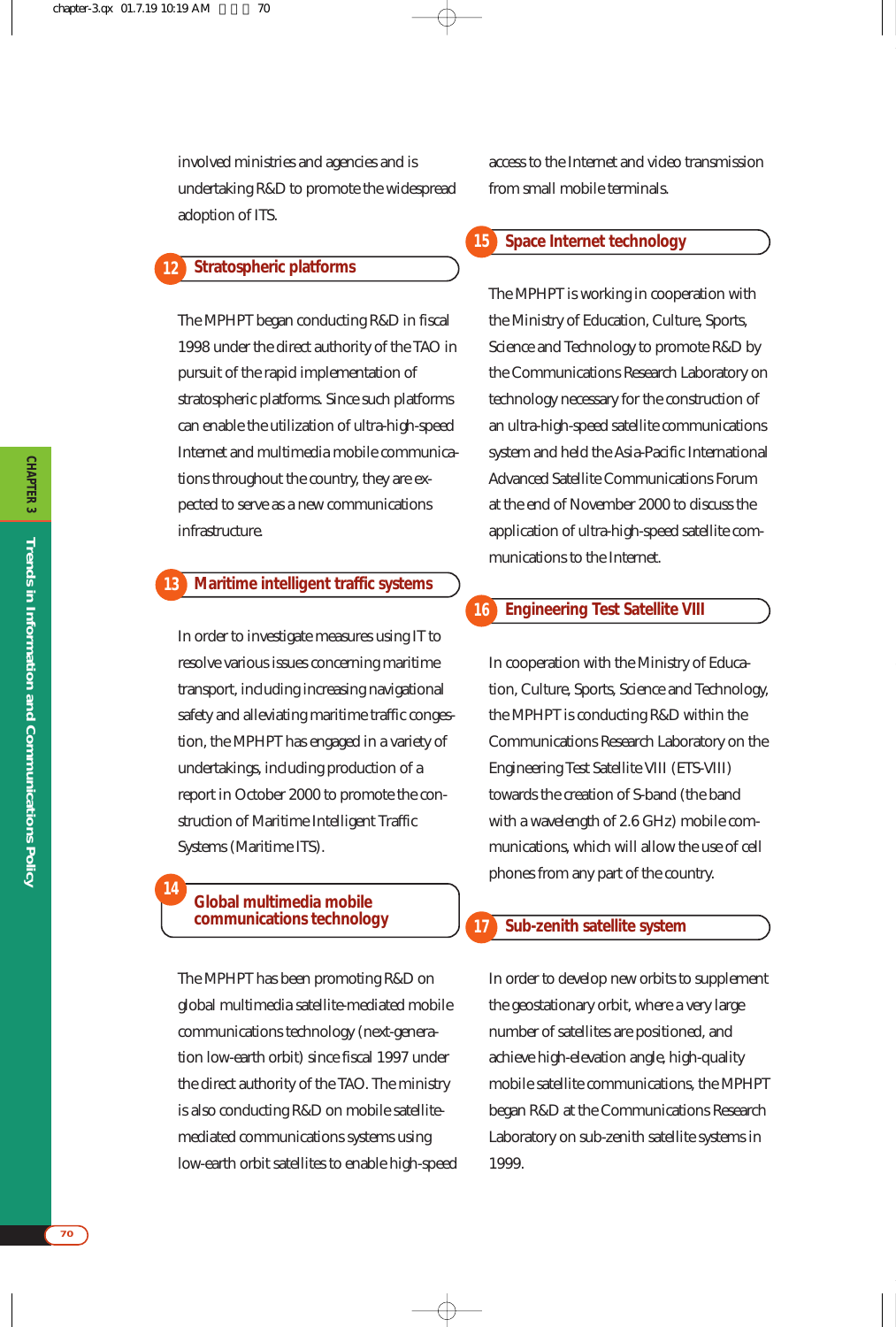#### **Advancing satellite communications, broadcasting, and in-orbit maintenance**

**18**

The MPHPT, through the Communications Research Laboratory, is promoting research necessary for the realization of high-speed optical space communications using laser light, and is promoting trial evaluations of an optical communications device that is to be installed on the International Space Station currently under construction.

In addition, the 21-GHz bandwidth, which has not been used for satellite broadcasting, makes possible transmission of large volumes of data and is expected to allow higher quality and greater diversity of functions through highly-detailed broadcasting and three-dimensional television broadcasting, and consequently, the ministry is conducting R&D on basic technologies.

Also, in 1996 the Communications Research Laboratory began R&D on a remote examination service that can approach satellites that have malfunctions, diagnose the status of the satellite, and restore it to operation, and an in-orbit satellite maintenance system that can eliminate space debris.

#### **Earth observation technology 19**

The technologies and knowledge acquired from the development of information and communications technology, such as radar that utilizes radio waves or laser light, are extremely effective for measuring the global environment. The Communications Research Laboratory is conducting R&D intended to promote the preservation and improvement

of the global environment and an understanding of current conditions through the use of artificial satellites to measure water and energy cycles, clouds and radiation, trace gases in the ozone layer, and so on using cutting-edge radio and optical technologies.

#### **Comprehensive promotion of R&D 20**

In order to encourage continuous economic development through the promotion of the economy and industry and to enable people to live safe lives with a sense of security, it is necessary to conduct active and strategic investment in key technology areas to promote R&D. The Science and Technology Basic Plan adopted by the Cabinet in March 2001 places emphasis on four areas including information and communications and allocates priority for R&D investments.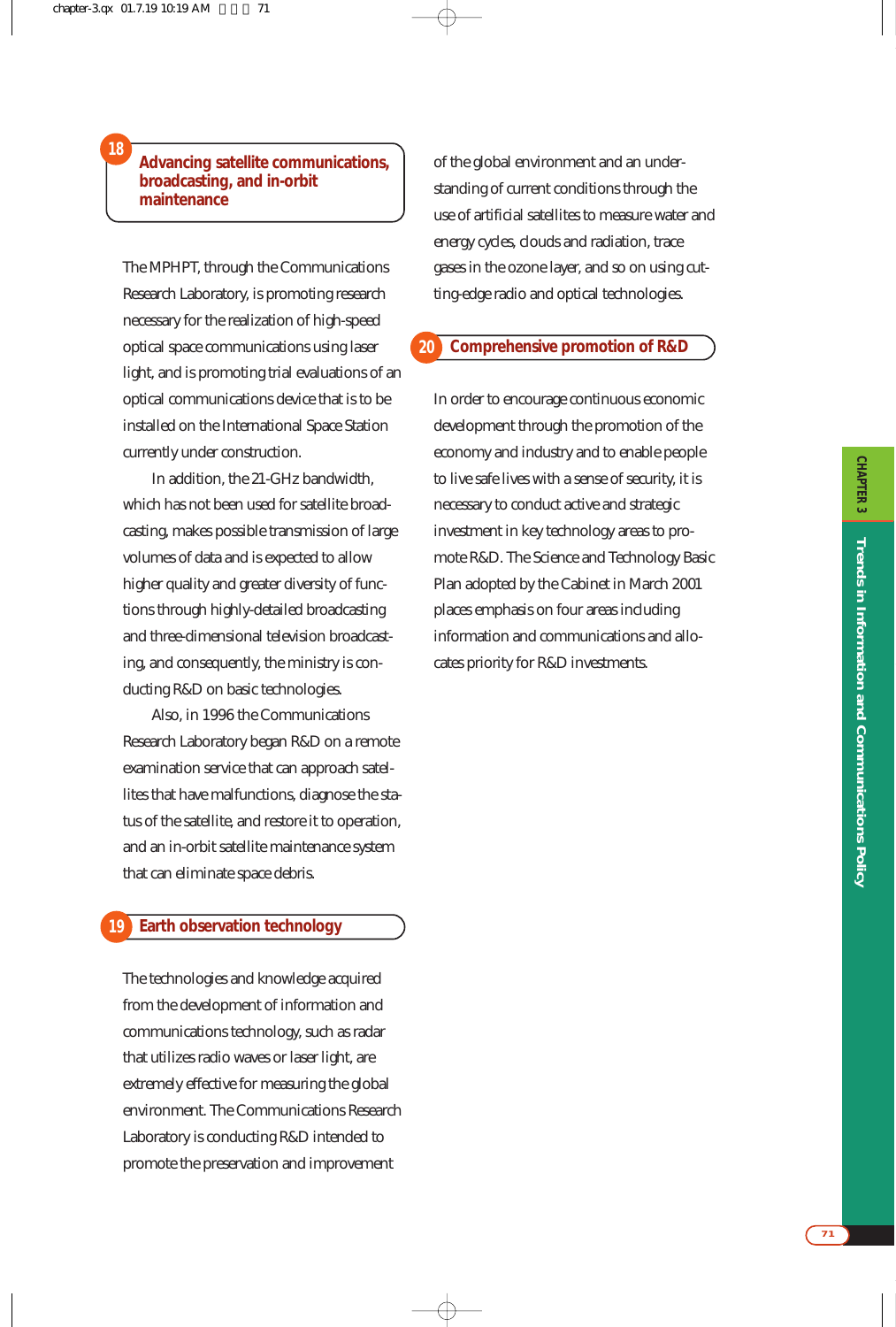## aying the Groundwork for Advanced Information and **Communications Laying the Groundwork for** aying the Groundwork for<br>
dvanced Information and<br>
Communications

**3**

#### **Measures concerning the elderly and disabled**

**1**

In order to eliminate the digital divide as it concerns the elderly and disabled, the MPHPT is engaging in a variety of undertakings designed to create communications and broadcast systems that respond to the range of obstacles confronting the elderly and disabled. The TAO is also cooperating with local public bodies to conduct R&D intended to create information and communications systems that have advanced functions necessary in social welfare fields. In addition, the ministry is implementing programming production support measures in order to provide the closed captioning, explanatory broadcasts, and sign language broadcasts essential for the visually and hearing impaired to understand televisions broadcasts.

#### **Telework and SOHO 2**

Telework and small offices/home office (SOHO) work are forms of remote work that utilize information and communications technology. These work models offer a variety of benefits including alleviation of commuting burdens, promoting greater compatibility between work and childcare and nursing care for elderly, creating more opportunities for women, the elderly, and the disabled to work, and stimulating local economies. In order to

promote the widespread adoption of telework and SOHO work, the MPHPT is promoting a number of initiatives including: (1) development of local facilities; (2) R&D on and construction of information and communications systems; and (3) tax benefits and financial support.

#### **Improving telecommunications usage environment**

The MPHPT created the Telecommunications Consumer Consultation Center to receive complaints from and provide consultations for users concerning telecommunications services, and in 1994 set up a Telecommunications Service Monitoring Institution to obtain a broad spectrum of users' opinions concerning telecommunications services so that they can be reflected in future telecommunications policy. Activities such as e-commerce on the Internet have grown rapidly in recent years, and the Law Concerning Electronic Signatures and the Certification Business was enacted in April 2001 to ensure that users can confirm the other party's identify and to clarify the legal effect of electronic signatures and certifications, which ensure that the content of data has not been modified en route.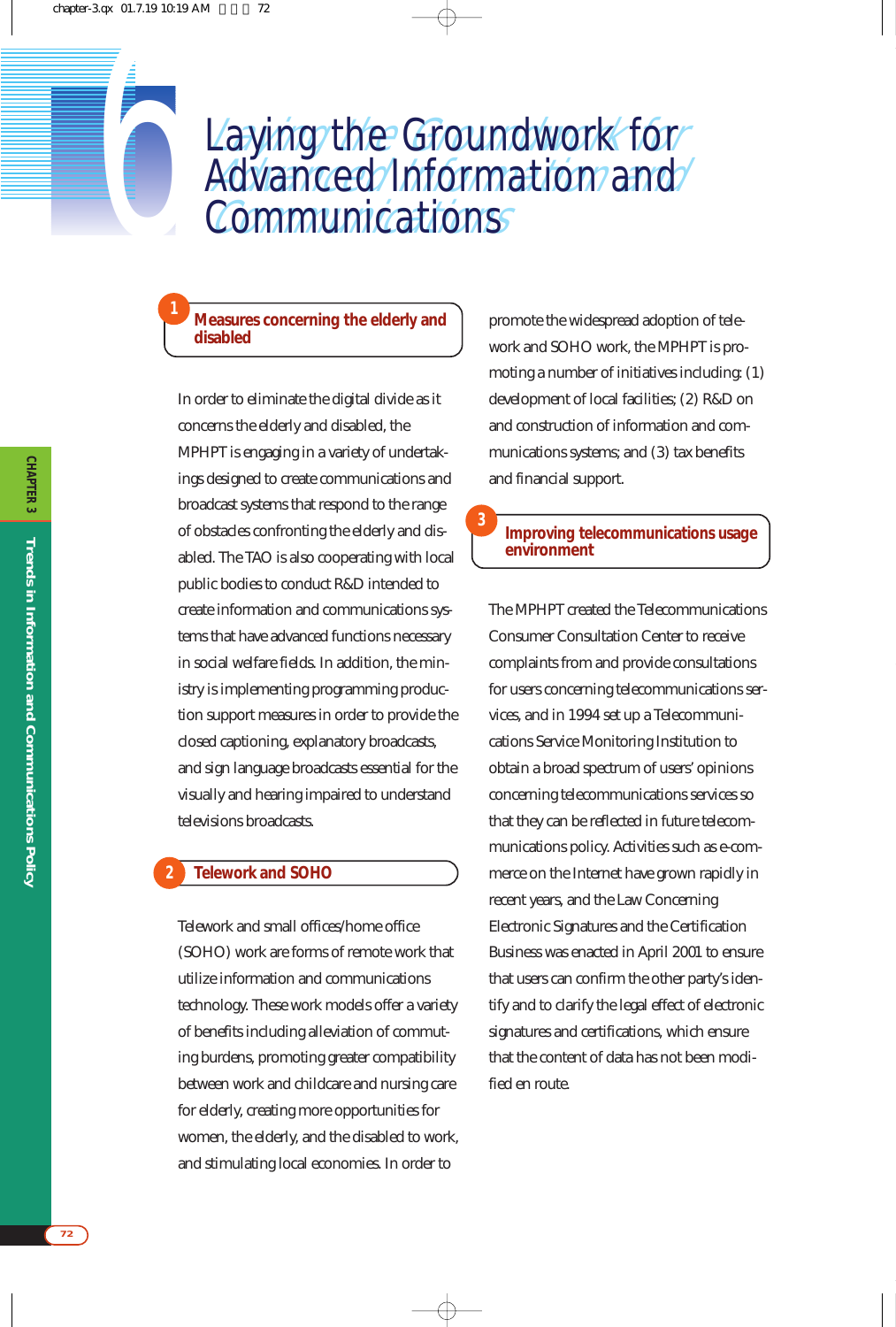#### **Improving radio wave usage environment**

**4**

**5**

The MPHPT is working hard to maintain the sound utilization of the electromagnetic spectrum. With respect to the problem of unwanted radio waves, the ministry is adopting or revising the standards regarding technical conditions on radio wave interference in compliance with International Special Committee on Radio Interference (CISPR). Also, in response to concerns that the radio waves generated by radio facilities have a detrimental effect on human health, the ministry adopted radio wave protection standards for wireless devices such as cell phones and applies them as guidelines for the manufacturing of wireless devices. Furthermore, since interference from the improper use of radio waves is occurring frequently, development of a radio wave monitoring system (DEURAS; Detect Unlicensed Radio Stations) has been underway since 1993, radio wave monitoring activities have been reinforced, and enforcement against illegal radio stations has been conducted together with investigatory agencies.

#### **Ensuring the sound development of broadcasting**

In order to develop a solid relationship between youth and broadcasting, the MPHPT engages in activities intended to raise consideration of youth by broadcasters and to increase the media literacy of youth and their guardians. Also, when a violation of rights occurs as a result of a false broadcast, the harm can be considerable, so a revised broadcast system was created by the Broadcast Law (a person whose rights were infringed including defamation by a false broadcast can demand a revision of rescission within three months of the broadcast), and the ministry has worked to promote acceptance of the system among the people.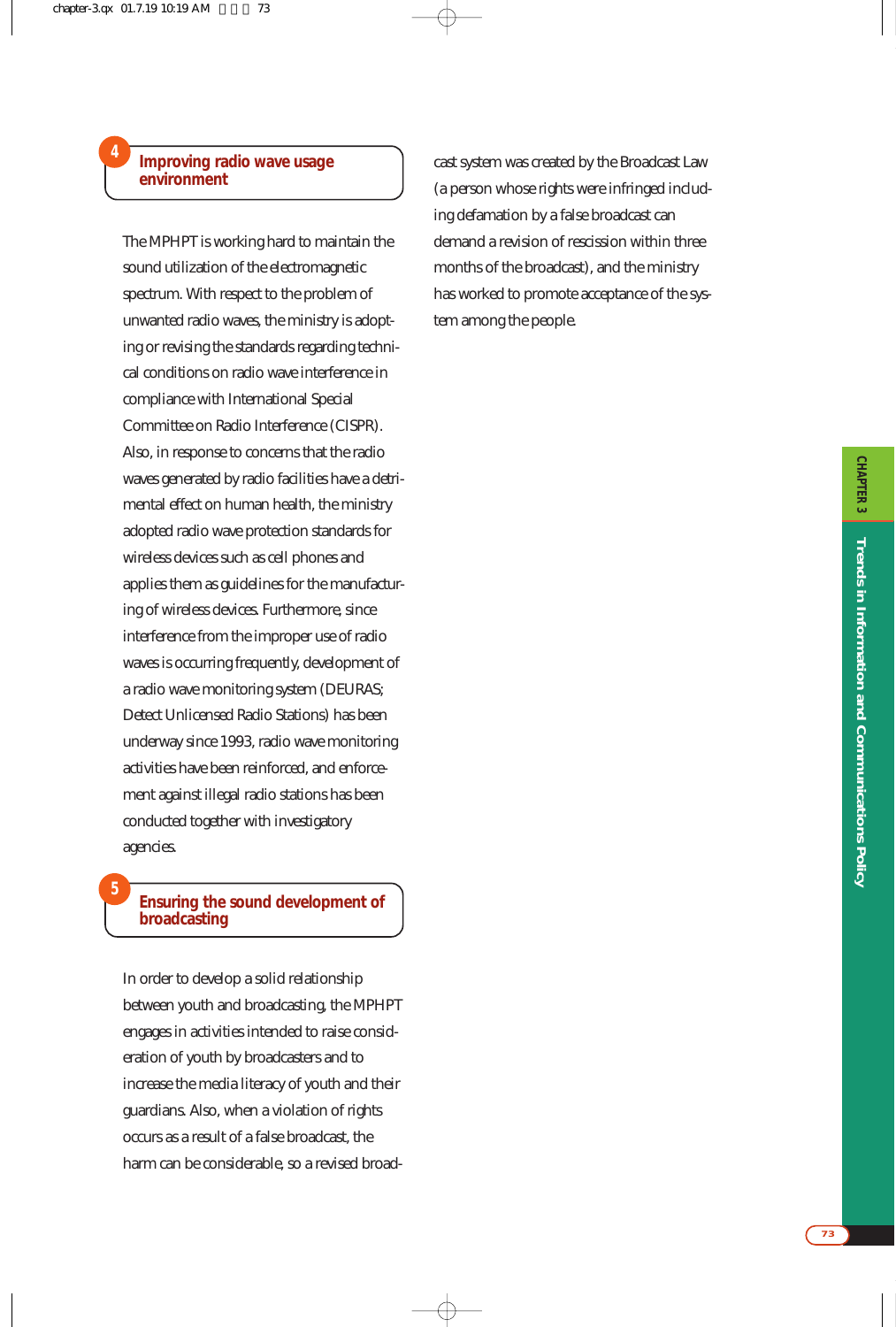# Advances in Digitization of **Public Areass** Advances in Digitization of

#### **Laying the groundwork for electronic certification**

**1**

With respect to construction of the certification system necessary for processing applications and notices online, three ministries including the MPHPT established a Certificate Authority for the various ministries and agencies, and the ministry also constructed a bridge certificate authority in March 2001. For the early realization of electronic government, the ministry will promote systems that utilize the ministry's Certification Office for applications and notice online. Also, many local public bodies are developing organizational certification infrastructure that is compatible with the Government Public Key Infrastructure (GPKI) and are conducting systematic investigations into construction of public certification infrastructure for individuals.

#### **Development of public systems 2**

The Telecommunications Advancement Organizations of Japan (TAO) is conducting R&D on telecommunications systems (designated Joint Operation Initiative with Network Technology) for public procedures on consignment under the general expenditures of five ministries and agencies including the MPHPT. Also, the MPHPT is constructing a Residents Basic Registers Network System as a

structure to process matters concerning residents basic registers that go beyond the regions of city or village and to provide personal identification information to national agencies based on the recently-added resident code. In addition, the government is also promoting construction of a geographic information system (GIS) in a liaison conference with other involved ministries and agencies.

#### **Local development through IT 3**

The MPHPT is promoting the Digital Museum Concept, which will allow anyone to access by network digital information on cultural assets accumulated in local cultural facilities. The concept is designed for supporting the preservation and public dissemination of local tangible and intangible cultural assets and historical legacies, the preservation and continuation of which can often be difficult for local public bodies. Also, as one aspect of the policies for the development of Okinawa, the ministry proposed the Okinawa Multimedia Special District Concept in 1996 and is implementing a variety of measures to make Okinawa an information and communications hub for the Asia Pacific region.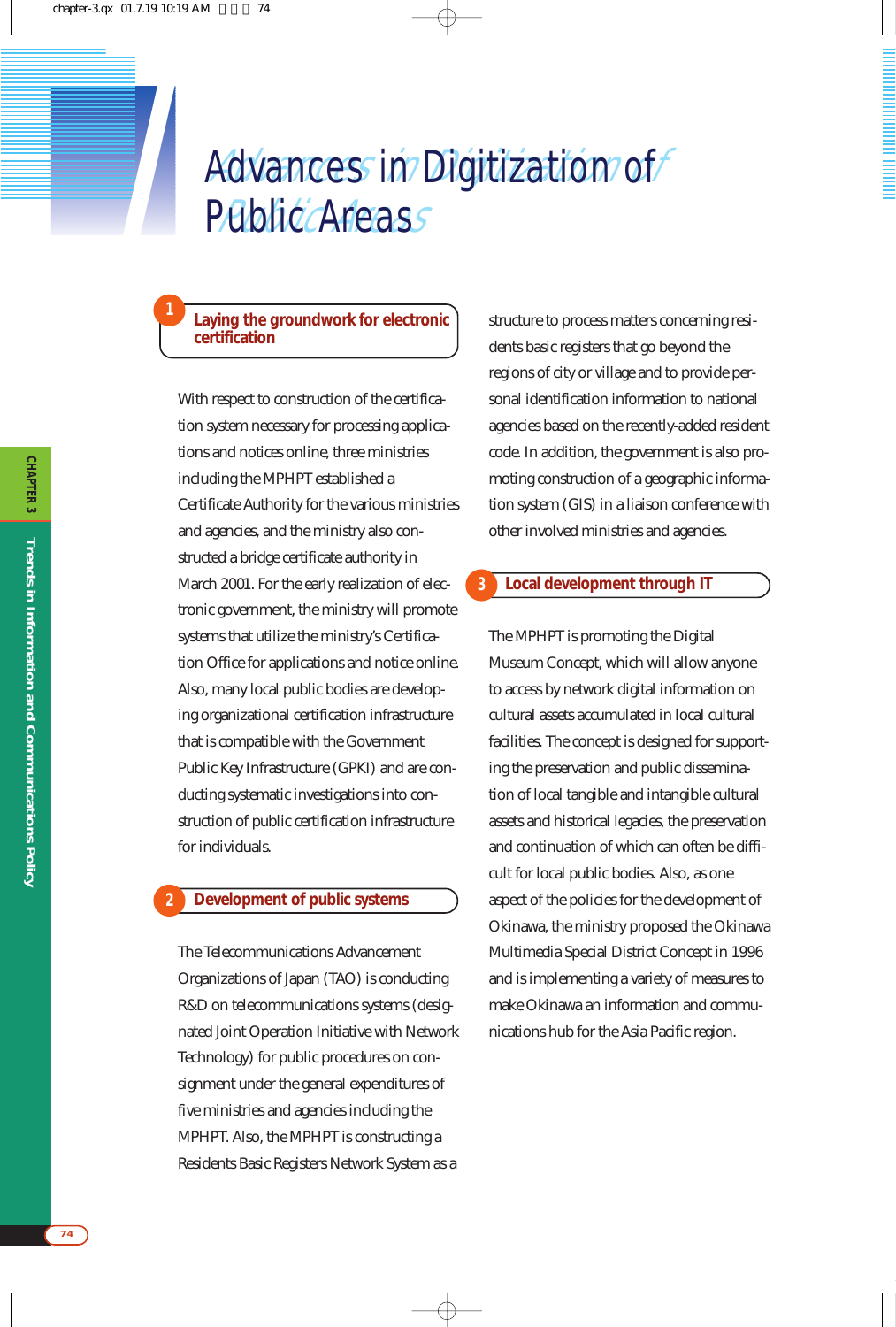# **Trends in Information and Communications Policy CHAPTER 3** CHAPTER 3 Trends in Information and Communications Policy

# **8 Measures for Globalization**

**3**

**4**

#### **1 International policies**

International awareness concerning elimination of the digital divide and utilization of digital opportunities has heightened rapidly in recent years, and in July 2000 the IT Charter was adopted at the Kyushu-Okinawa Summit whereby the heads of G8 agreed to undertake various actions to eliminate the digital divide based on a common understanding. At the APEC Telecommunications and Information Industry Ministers Conference held in Mexico in May 2000, the Cancun Declaration concerning the promotion of e-commerce was adopted. In addition, a final decision was made concerning the privatization of INTELSAT in July 2001.

#### **International cooperation**

**2**

In cooperation with the Ministry of Foreign Affairs, the Japan International Cooperation Agency (JICA), and the Japanese Bank for International Cooperation (JBIC), the MPHPT contributes to the continuous development of information and communications fields in developing countries through official development assistance (ODA). In light of the IT Charter adopted at the Kyushu-Okinawa Summit, the ministry plans to take aggressive action towards eliminating the international digital divide.

#### **Promoting international standardization**

The International Telecommunication Union (ITU) plays a central role in international standardization in the telecommunications field. Within the ITU, the Telecommunications Standardization Sector (ITU-T) and the Radio Communications Sector (ITU-R) engage in standardization activities.

**Responding to the international distribution of telecommunications devices**

Against the background of globalization including the international distribution of telecommunications devices, there have been international calls for Japan to relax its certification standards for telecommunications devices, and the MPHPT has promoted mutual approval. The ministry also promotes the overseas utilization of telecommunications technology, an area in which Japan is competitive, and contributes to the enjoyment of the IT revolution by persons throughout the world including the diversification of devices that can be used including devices manufactured overseas.